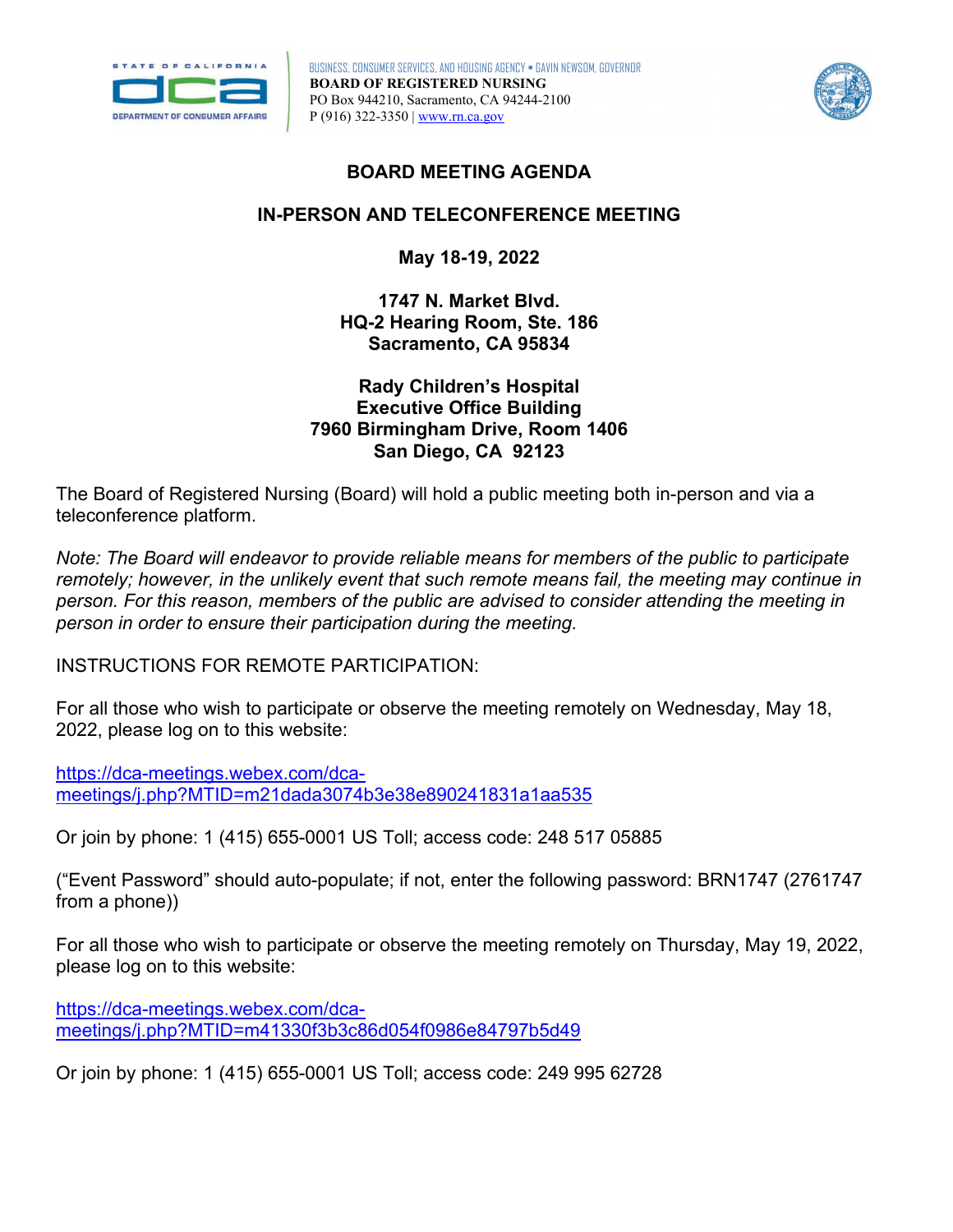

BUSINESS, CONSUMER SERVICES, AND HOUSING AGENCY • GAVIN NEWSOM, GOVERNOR **BOARD OF REGISTERED NURSING**  PO Box 944210, Sacramento, CA 94244-2100 P (916) 322-3350 | [www.rn.ca.gov](http://www.rn.ca.gov/) 



("Event Password" should auto-populate; if not, enter the following password: BRN1747 (2761747 from a phone))

 their names will be required to provide a unique identifier such as their initials or another alternative, Members of the public may but are not obligated to provide their names or personal information as a condition of observing or participating in the meeting. When signing into the WebEx platform, participants may be asked for their name and email address. Participants who choose not to provide so that the meeting moderator can identify individuals who wish to make public comment; participants who choose not to provide their email address may utilize a fictitious email address in the following sample format: [XXXXX@mailinator.com](mailto:XXXXX@mailinator.com).

As an alternative, members of the public who wish to remotely observe the public portion of the Board meeting without making public comment can do so (provided no unforeseen technical difficulties) at:<https://thedcapage.blog/webcasts/>

Public comments will be limited to two minutes unless, in the discretion of the Board, circumstances require a shorter period; members of the public will not be permitted to "yield" their allotted time to other members of the public to make comments.

# **Wednesday, May 18, 2022 – 9:00 a.m. Board Meeting**

# *NOTE: ACTION MAY BE TAKEN ON ANY ITEM LISTED ON THIS AGENDA, INCLUDING INFORMATION ONLY ITEMS.*

- **1.0 Call to order, roll call, and establishment of a quorum**
- **2.0 General instructions for the format of a teleconference call**
- **3.0 Public comment for items not on the agenda; items for future agendas**

*Please Note: The Board may not discuss or act on any matter raised during the Public Comment section that is not included on this agenda, except to decide whether to place the matter on the agenda of a future meeting. (Gov. Code, §§ 11125 and 11125.7, subd. (a).)* 

- **4.0 Review and vote on whether to approve previous meeting minutes** 
	- **February 16, 2022**
	- **March 24, 2022**
- **5.0 BRN future priorities and proposals for review and possible action** 
	- **5.1 Consideration of public comments, discussion, and possible adoption of modified proposed regulatory text to amend California Code of Regulations, title 16, section 1450 (Definitions) and section 1456 (Continuing Education Courses)**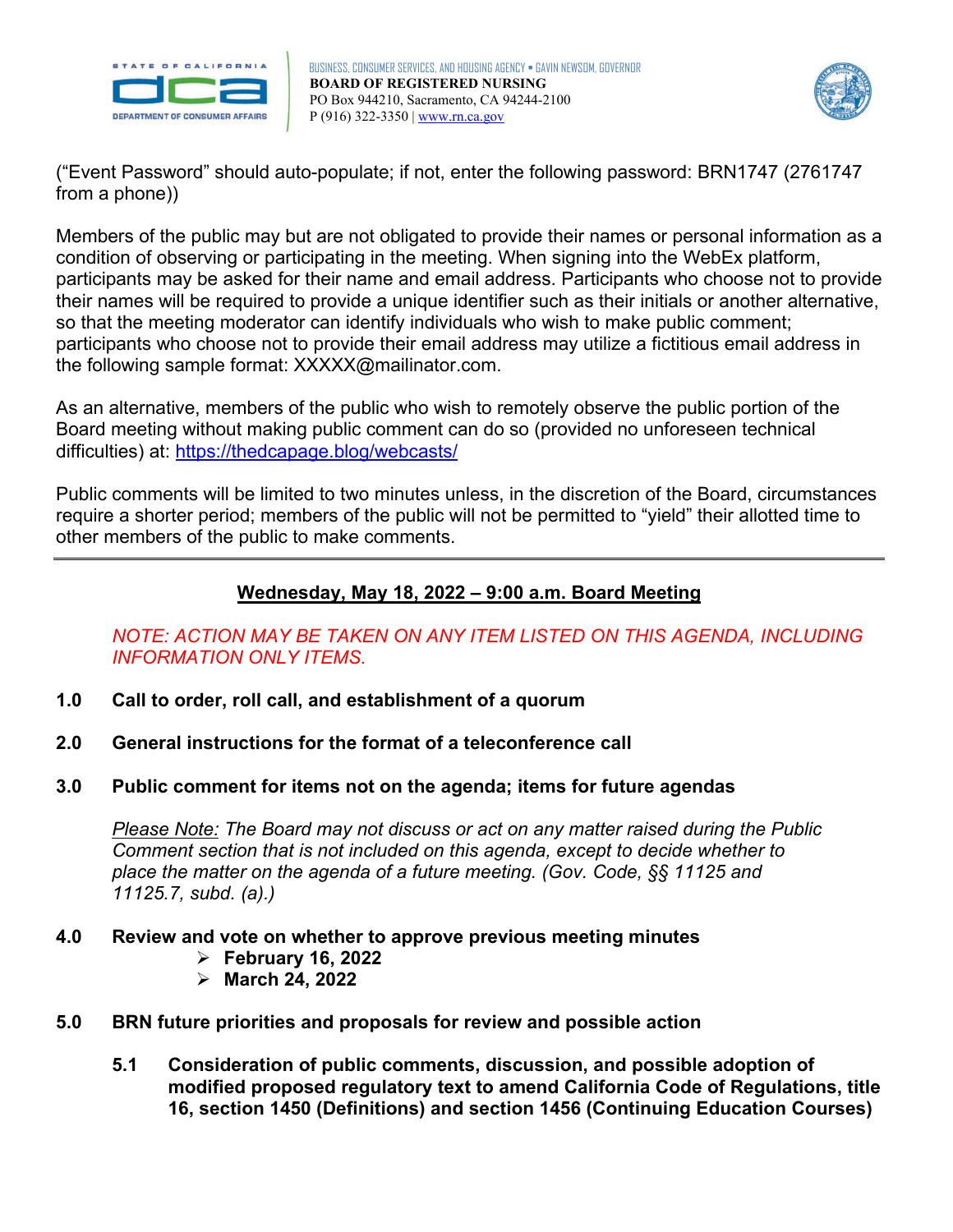



- **5.2 Discussion and possible adoption of proposed regulatory text to add California Code of Regulations, title 16, section 1410.5, regarding course requirements in natural sciences (anatomy, physiology, and microbiology courses with a laboratory component) for endorsement applicants**
- **5.3 Consideration of public comments, discussion, and possible adoption of modified proposed regulatory text to amend California Code of Regulations, title 16, section 1426 (Required Curriculum)**
- **amending California Code of Regulations, title 16, sections 1480 (Definitions) 5.4 Discussion and possible adoption of modified proposed regulatory text pertaining to implementation of Assembly Bill 890 (Reg. Sess. 2019-2020), and 1481 (Categories of Nurse Practitioners), and adding sections 1482.3 (Requirements for Certification as a Nurse Practitioner Pursuant to Business and Professions Code Sections 2837.103), 1482.4 (Requirements for Certification as a Nurse Practitioner Pursuant to Business and Professions Code Section 2837.104) and 1487 (Notice to Consumers)**

#### **6.0 Report of the Administrative Committee** Dolores Trujillo, RN – President, California Board of Registered Nursing

- **6.1 Executive Officer Report** Loretta Melby, MSN, RN, BRN Executive Officer
- **6.2 Board Strategic Plan 2022 to 2025 (no presentation, information in materials)**
- **6.3 Enlighten Licensing Project update** Loretta Melby, MSN, RN, BRN Executive Officer
- **6.4 Registered Nursing Fund condition / budget education**  Matt Nishimine, DCA Budget Office
- **6.5 Presentation on the role and scope of the RN in aesthetic medicine**  Lori Haney, RN
- **7.0 Report of the Nursing Practice Committee** Elizabeth Woods, RN, FPN, MSN, Chair
	- **7.1 Nurse Practitioner Advisory Committee (NPAC) updates information only**
	- **7.2 Nurse-Midwifery Advisory Committee (NMAC) updates information only**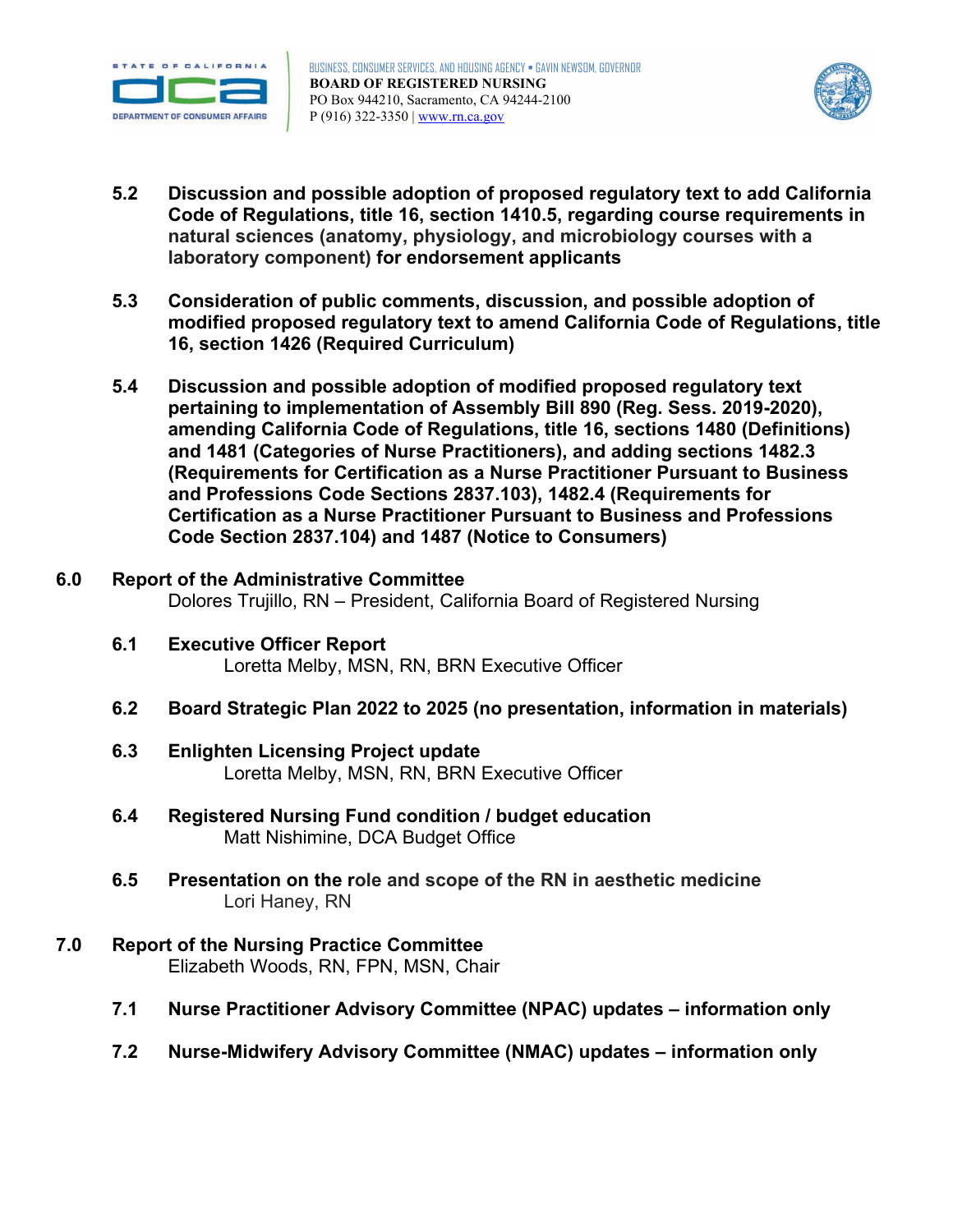



- **Practice Registered Nursing (APRN) Advisory Committee 7.3 Discussion and possible action regarding the composition of the Advance**
- **Practice Register Practice Approxing 1.4 Discussion and Spanism Discussion and possible action regarding review and approval of the charters for the Nursing Practice Committee, Nurse Practitioner Advisory Committee, Nurse-Midwifery Advisory Committee, Nursing Education and**
- **Workforce Advisory Committee, and APRN Advisory Committee 8.0 Report of the Education/Licensing Committee (ELC)** Jovita Dominguez, BSN, RN, Chair
- $8.1$ **8.1 Discussion and possible action regarding ELC recommendations on consent agenda items** 
	- **8.1.1 Discussion and possible action regarding Board approval of ELC recommendation to approve minor curriculum revisions, clinical facility approvals (16 CCR § 1427) (consent) acknowledge program progress reports (16 CCR § 1426), and accept**

 ELC vote: Jovita Dominguez – Yes; Mary Fagan – Yes; Susan Naranjo – Yes; Patricia Wynne – Yes

 **8.1.2 Discussion and possible action regarding Board approval of ELC recommendations to grant:** 

**Continuing approval of prelicensure nursing programs (BPC § 2788; 16 CCR §§ 1421 & 423) (consent)**

Butte College Associate Degree Nursing Program College of Marin Associate Degree Nursing Program Los Angeles Pierce College Associate Degree Nursing Program Los Angeles Valley College Associate Degree Nursing Program Pacific Union Associate Degree Nursing Program Pasadena City College Associate Degree Nursing Program Ventura College Associate Degree Nursing Program

## **enrollment increase) (consent) Approval of prelicensure nursing program unit adjustment or other changes (16 CCR §§ 1426 & 1432) (substantive change) (no**

University of California Davis Betty Irene Moore School of Nursing Entry Level Master's Nursing Degree Program

<u>ELC vote:</u> Jovita Dominguez – Yes; Mary Fagan – Yes; Susan Naranjo – Yes; Patricia Wynne – Yes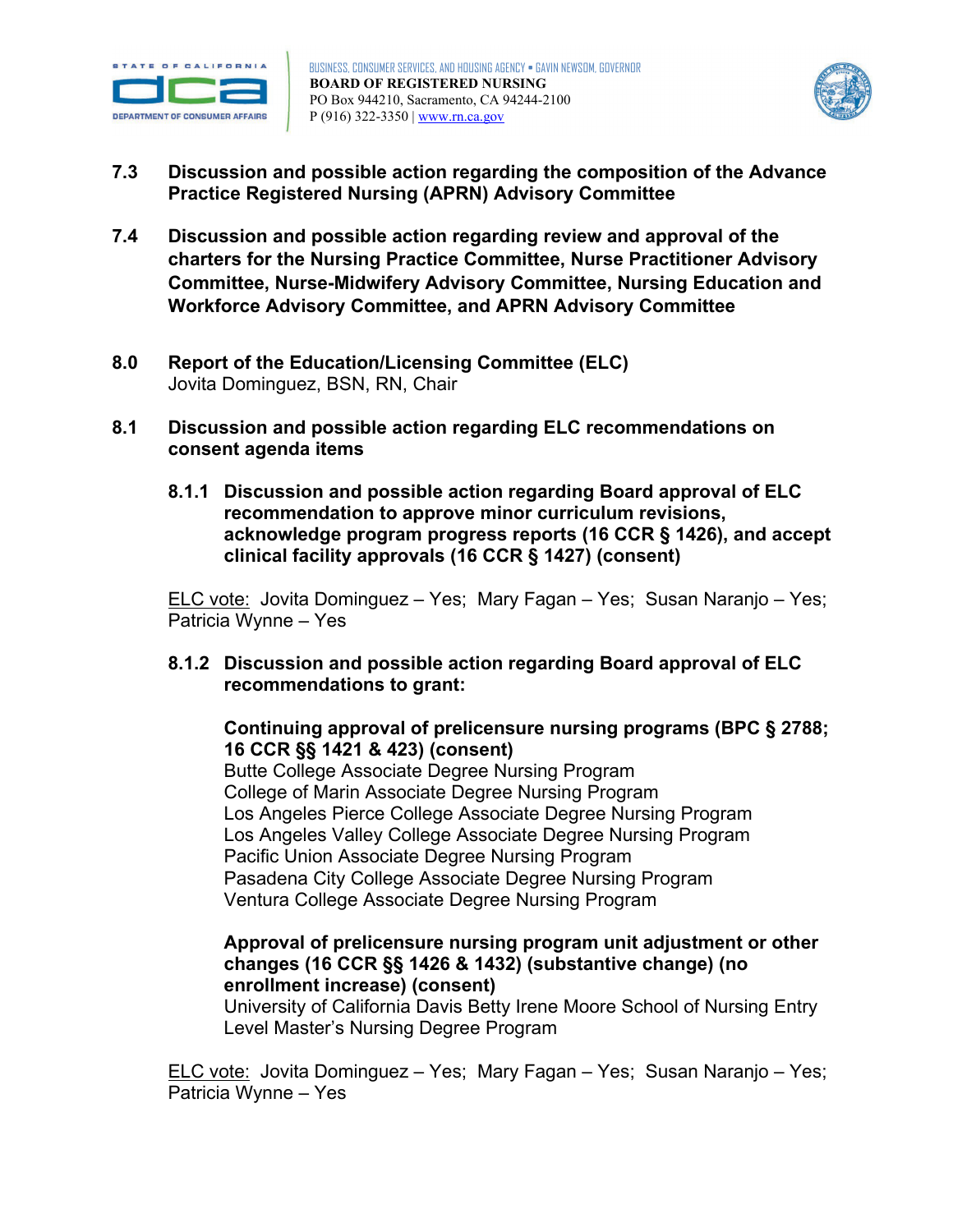



#### $8.2$ **8.2 Discussion and possible action regarding ELC recommendations**

 **8.2.1 Discussion and possible action regarding Board approval of ELC recommendation to accept program progress report (16 CCR § 1423)**  East Los Angeles College Associate Degree Nursing Program

<u>ELC vote:</u> Jovita Dominguez – Yes; Mary Fagan – Yes; Susan Naranjo – Yes; Patricia Wynne – Yes *ELC recommendation:* accept program progress report

 **8.2.2 Discussion and possible action regarding Board approval of ELC progress report to NEC in six months or other action for an approved recommendation to defer action on continuing approval with prelicensure nursing program (BPC § 2788; 16 CCR §§ 1421 & 1423)**  Rio Hondo Associate Degree Nursing Program

<u>ELC vote:</u> Jovita Dominguez – Yes; Mary Fagan – Yes; Susan Naranjo – Yes; Patricia Wynne – Yes

 **8.2.3 Discussion and possible action regarding Board approval of ELC recommendation to defer action on continuing approval, return to ELC/Board in nine months or other action for an approved prelicensure nursing program (BPC § 2788; 16 CCR §§ 1421 & 1423) with pass rate below 75% for first time candidates for two consecutive academic years (16 CCR § 1431)** Carrington College Associate Degree Nursing Program

<u>ELC vote:</u> Jovita Dominguez – Yes; Mary Fagan – Yes; Susan Naranjo – Yes; Patricia Wynne – Yes

 **8.2.4 Discussion and possible action regarding Board approval of ELC program (closure of program, with possibility of re-opening in the next five years as a substantive change) (16 CCR §§ 1426 & 1432) recommendation to accept substantive changes to an approved**  College of the Siskiyous Associate Degree Nursing Program

<u>ELC vote:</u> Jovita Dominguez – Yes; Mary Fagan – Yes; Susan Naranjo – Yes; Patricia Wynne – Yes

 **pattern of 40 additional students every fall (160 students at one 8.2.5 Discussion and possible action regarding Board approval of ELC recommendation to accept substantive changes to an approved program, addition of a new campus or location, with enrollment**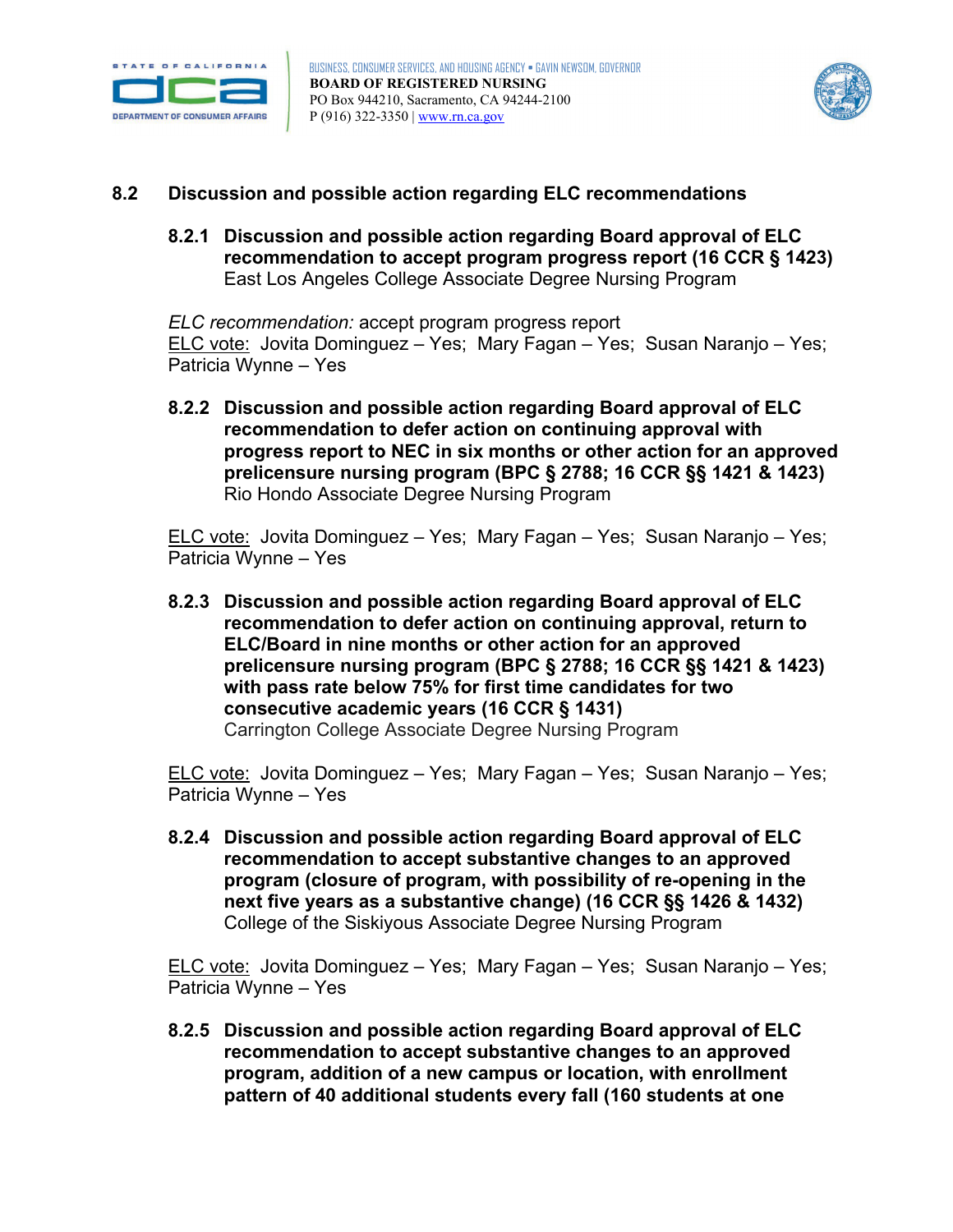



## **campuses) (16 CCR §§ 1426 & 1432) campus, 40 students at other; 200 total students annually for both**

San Diego State University Baccalaureate Degree Nursing Program

<u>ELC vote:</u> Jovita Dominguez – Yes; Mary Fagan – Yes; Susan Naranjo – Yes; Patricia Wynne – Yes

 **8.2.6 Discussion and possible action regarding Board approval of ELC pattern of 45 students three times per year on new campus (16 CCR recommendation to accept substantive changes to an approved program, addition of a new campus or location, with enrollment §§ 1426 & 1432)**

Marsha Fuerst School of Nursing Associate Degree Program

<u>ELC vote:</u> Jovita Dominguez – Yes; Mary Fagan – Yes; Susan Naranjo – Yes; Patricia Wynne – Yes

 *Due to the date of the ELC meeting having been changed from April to March, the following programs were not on the ELC agenda in March 2022.* 

 **8.3 Discussion and possible action regarding clinical practice experience**   *presented to the ELC)* **required for nurse practitioner students enrolled in non-California based nurse practitioner education programs (16 CCR § 1486) (consent)** *(not* 

*(see meeting materials for list of schools)* 

 **1426 & 1432)** *(not presented to the ELC)* **8.4 Discussion and possible action regarding acceptance of substantive changes to an approved program (present) (enrollment increase) (16 CCR §§** 

8.4.1 American Career College Associate Degree Nursing Program

8.4.2 Angeles College Baccalaureate Degree Nursing Program

8.4.3 Pacific Union College Associate Degree Nursing Program

- **8.5 NCLEX update**
- **8.6 Licensing Unit update**
- **9.0 Report of the Enforcement/Intervention Committee** Imelda Ceja-Butkiewicz, Chair
	- **9.1 Overview of the Enforcement Division and Investigation Unit** Shannon Johnson, BRN Enforcement Chief
		- **9.1.2 Information only: Enforcement and Investigations update**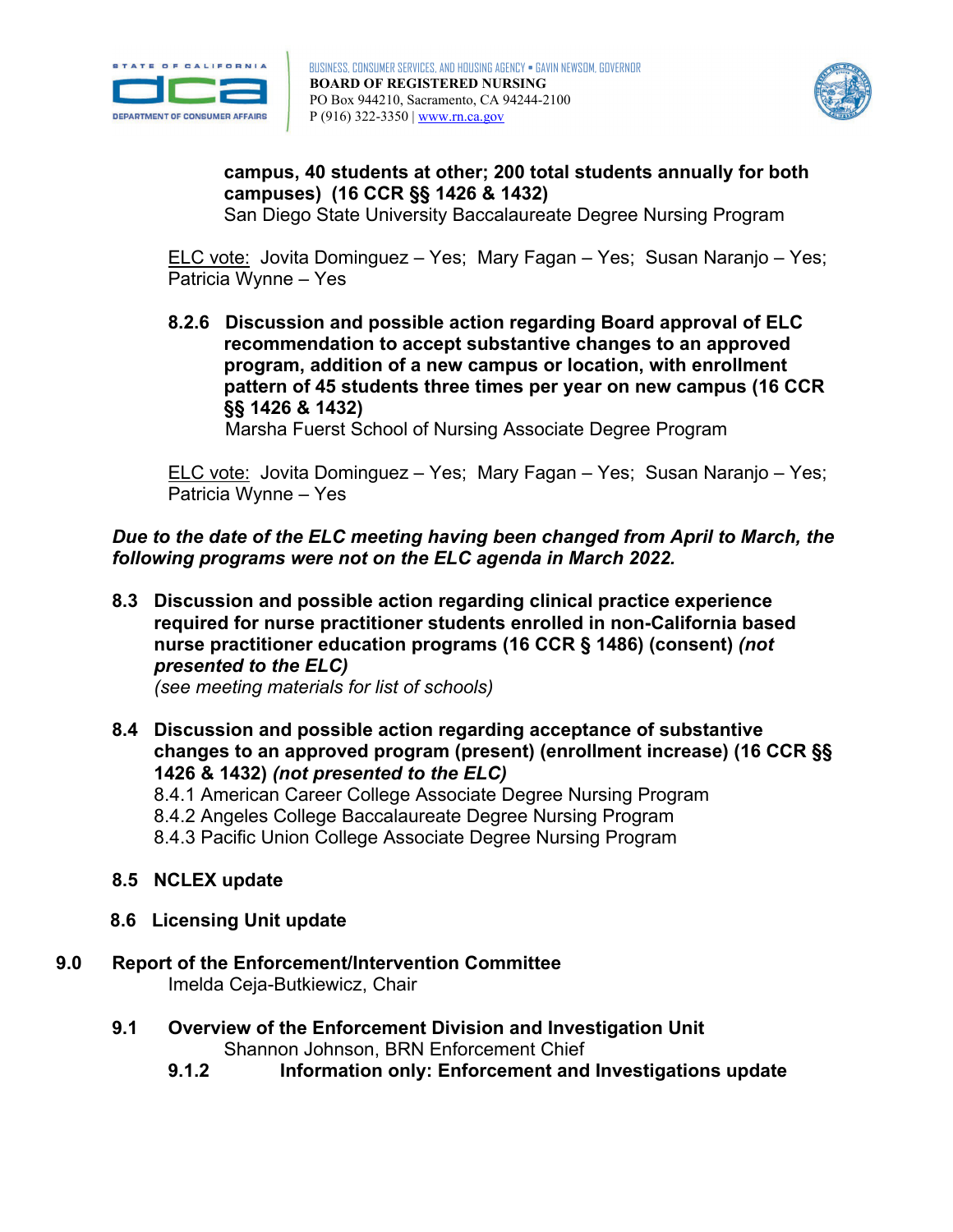



### **9.2 Discussion and possible action regarding appointment of Intervention Evaluation Committee (IEC) members**

| <b>Name</b>       | <b>Title</b>         | <b>IEC Location</b> | <b>Appointment Type</b> | <b>Term Expiration</b> |
|-------------------|----------------------|---------------------|-------------------------|------------------------|
| Lisa Martinez, RN | Nurse Member         | 2. Fairfield        | Reappointment           | June 30, 2026          |
| Diane Alvy, RN    | Nurse Member         | 3. LA               | Reappointment           | June 30, 2026          |
| Dianne Souza, PM  | <b>Public Member</b> | 10, San Diego       | Reappointment           | June 30, 2026          |
| Grace Murphy, RN  | Nurse Member         | 3, LA               | Reappointment           | June 30, 2026          |

# **10.0 Report of the Legislative Committee**

Dolores Trujillo, RN, Chair

## **10.1 Legislative update and discussion of bills relevant to the Board from the 2021-2022 legislative session**

# *[Please click on bill number for hyperlink to bill text]*

## **DIRECT IMPACT BILLS**

- 1. [AB 562 \(Low\),](https://leginfo.legislature.ca.gov/faces/billNavClient.xhtml?bill_id=202120220AB562) Frontline COVID-19 Provider Mental Health Resiliency Act of 2021: Health Care Providers: Mental Health Services
- 2. [AB 646 \(Low\),](https://leginfo.legislature.ca.gov/faces/billNavClient.xhtml?bill_id=202120220AB646) Department of Consumer Affairs: Boards: Expunged **Convictions**
- 3. [AB 852 \(Wood\),](https://leginfo.legislature.ca.gov/faces/billNavClient.xhtml?bill_id=202120220AB852) Health care practitioners: electronic prescriptions: nurse practitioner scope of practice: practice without standardized procedures
- 4. [AB 858 \(Jones-Sawyer\),](https://leginfo.legislature.ca.gov/faces/billNavClient.xhtml?bill_id=202120220AB858) Employment: Health Information Technology: Clinical Practice Guidelines: Worker Rights
- 5. [AB 1604 \(Holden\),](https://leginfo.legislature.ca.gov/faces/billNavClient.xhtml?bill_id=202120220AB1604) The Upward Mobility Act of 2022: Boards and Commissions: Civil Service: Examinations: Classifications
- 6. [AB 1662 \(Gipson\),](https://leginfo.legislature.ca.gov/faces/billNavClient.xhtml?bill_id=202120220AB1662) Licensing Boards: Disqualification from Licensure: Criminal Conviction
- 7. [AB 1711 \(Seyarto\),](https://leginfo.legislature.ca.gov/faces/billNavClient.xhtml?bill_id=202120220AB1711) Privacy: Breach
- 8. [AB 1756 \(Smith\),](https://leginfo.legislature.ca.gov/faces/billNavClient.xhtml?bill_id=202120220AB1756) Department of Consumer Affairs
- 9. [AB 1996 \(Cooley\),](https://leginfo.legislature.ca.gov/faces/billNavClient.xhtml?bill_id=202120220AB1996) State Government: Administrative Regulations: Review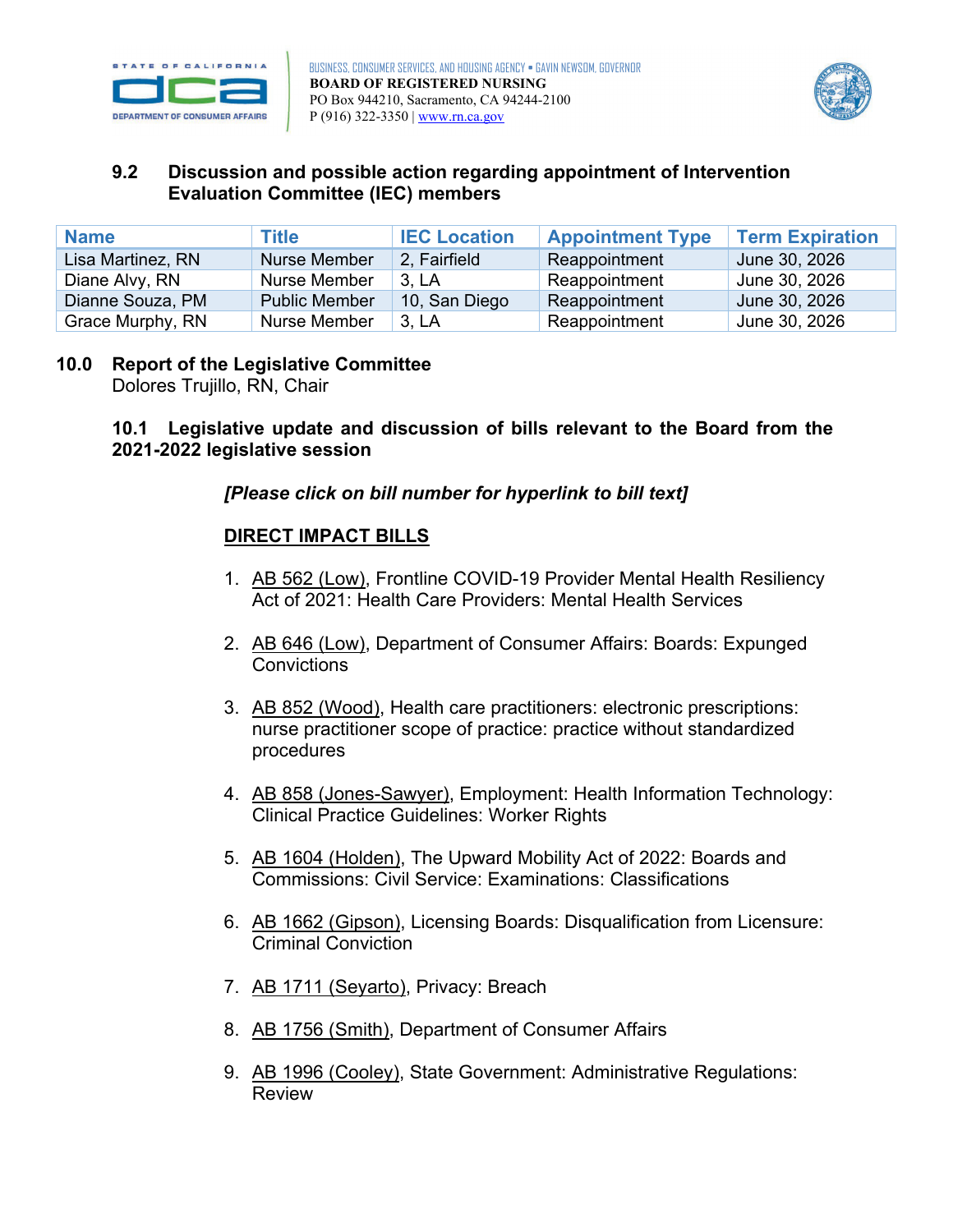



- 10[.AB 2188 \(Quirk\),](https://leginfo.legislature.ca.gov/faces/billNavClient.xhtml?bill_id=202120220AB2188) Discrimination in Employment: Use of Cannabis
- 11[.AB 2626 \(Calderon\),](https://leginfo.legislature.ca.gov/faces/billNavClient.xhtml?bill_id=202120220AB2626) Medical Board of California: Licensee Discipline: Abortion
- 12[.AB 2684 \(Committee on Business and Professions\),](https://leginfo.legislature.ca.gov/faces/billNavClient.xhtml?bill_id=202120220AB2684) Nursing
- 13[.SB 1031 \(Ochoa Bogh\),](https://leginfo.legislature.ca.gov/faces/billNavClient.xhtml?bill_id=202120220SB1031) Healing Arts Boards: Inactive License Fees
- 14. SB 1237 (Newman), Licenses: Military Service
- 15[.SB 1365 \(Jones\),](https://leginfo.legislature.ca.gov/faces/billNavClient.xhtml?bill_id=202120220SB1365) Licensing Boards: Procedures
- 16[.SB 1375 \(Atkins\),](https://leginfo.legislature.ca.gov/faces/billNavClient.xhtml?bill_id=202120220SB1375) Nursing: Nurse Practitioners
- 17[.SB 1424 \(Nielsen\),](https://leginfo.legislature.ca.gov/faces/billNavClient.xhtml?bill_id=202120220SB1424) Consumer Affairs: The Department of Consumer **Affairs**
- 18. SB 1451 (Borgeas), Department of Consumer Affairs

# **DIRECT IMPACT BILLS NOT ADVANCING**

- 1. [AB 225 \(Gray\),](https://leginfo.legislature.ca.gov/faces/billNavClient.xhtml?bill_id=202120220AB225&firstNav=tracking) Department of Consumer Affairs: Boards: Veterans: Military Spouses: Licenses
- 2. [AB 1733 \(Quirk\),](https://leginfo.legislature.ca.gov/faces/billNavClient.xhtml?bill_id=202120220AB1733) State Bodies: Open Meetings
- 3. [AB 1795 \(Fong\),](https://leginfo.legislature.ca.gov/faces/billNavClient.xhtml?bill_id=202120220AB1795) Open Meetings: Remote Participation
- 4. [AB 2397 \(Dahle\),](https://leginfo.legislature.ca.gov/faces/billNavClient.xhtml?bill_id=202120220AB2397) Board of Registered Nursing: Online License **Verification**
- 5. [AB 2600 \(Dahle\),](https://leginfo.legislature.ca.gov/faces/billNavClient.xhtml?bill_id=202120220AB2600) State Agencies: Letters and Notices: Requirements
- 6. [AB 2637 \(Rubio\),](https://leginfo.legislature.ca.gov/faces/billNavClient.xhtml?bill_id=202120220AB2637) Nursing: Schools and Programs: Exemptions
- 7. [SB 889 \(Ochoa Bogh\),](https://leginfo.legislature.ca.gov/faces/billNavClient.xhtml?bill_id=202120220SB889) Nurse Anesthetists

# **INDIRECT IMPACT BILLS**

- 1. [AB 1105 \(Rodriguez\),](https://leginfo.legislature.ca.gov/faces/billNavClient.xhtml?bill_id=202120220AB1105&firstNav=tracking) Hospital Workers: COVID-19 Testing
- 2. [AB 1120 \(Irwin\),](https://leginfo.legislature.ca.gov/faces/billNavClient.xhtml?bill_id=202120220AB1120) Clinical Laboratories: Blood Withdrawal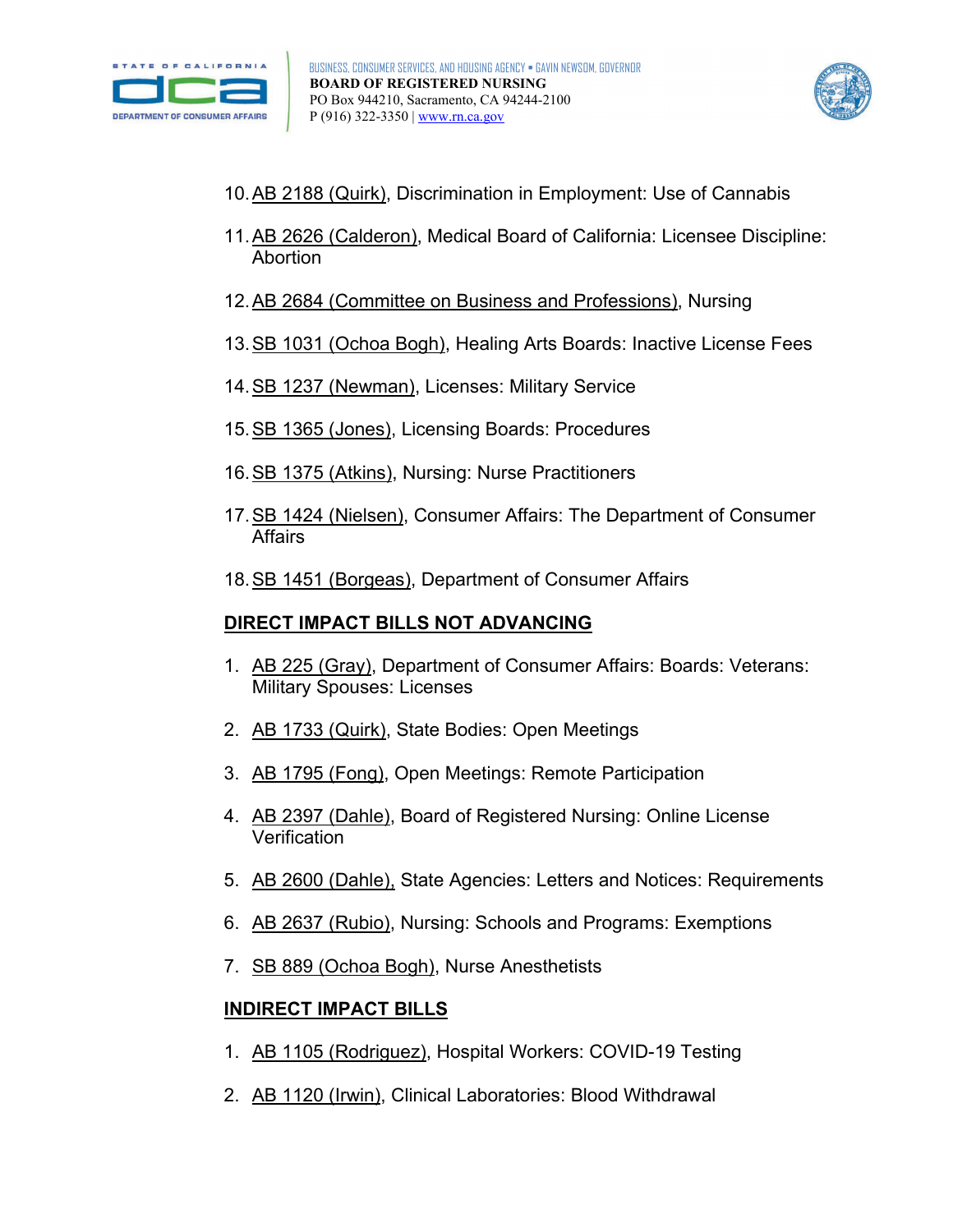



- 3. [AB 1810 \(Levine\),](https://leginfo.legislature.ca.gov/faces/billNavClient.xhtml?bill_id=202120220AB1810) Pupil Health: Seizure Disorders
- 4. [AB 1914 \(Davies\),](https://leginfo.legislature.ca.gov/faces/billNavClient.xhtml?bill_id=202120220AB1914) Resource Family Approval: Training
- 5. [AB 2055 \(Low\),](https://leginfo.legislature.ca.gov/faces/billNavClient.xhtml?bill_id=202120220AB2055) Controlled Substances: CURES Database
- 6. [AB 2107 \(Flora\),](https://leginfo.legislature.ca.gov/faces/billNavClient.xhtml?bill_id=202120220AB2107) Clinical Laboratory Testing
- 7. [AB 2790 \(Wicks\),](https://leginfo.legislature.ca.gov/faces/billNavClient.xhtml?bill_id=202120220AB2790) Reporting of Crimes: Mandated Reporters
- 8. [SB 213 \(Cortese\),](https://leginfo.legislature.ca.gov/faces/billNavClient.xhtml?bill_id=202120220SB213&firstNav=tracking) Workers' Compensation: Hospital Employees
- 9. [SB 441 \(Hurtado\),](https://leginfo.legislature.ca.gov/faces/billNavClient.xhtml?bill_id=202120220SB441) Health Care Workforce Training Programs: Geriatric Medicine
- 10. SB 637 (Newman), Health Facility Reporting: Staffing
- 11[.SB 731 \(Durazo\),](https://leginfo.legislature.ca.gov/faces/billNavClient.xhtml?bill_id=202120220SB731) Criminal Records: Relief
- 12[.SB 962 \(Jones\),](https://leginfo.legislature.ca.gov/faces/billNavClient.xhtml?bill_id=202120220SB962) Healing Arts: Clinical Laboratory Technology: Moderate-Complexity Laboratories
- 13. SB 1334 (Bradford), Meal and Rest Periods: Hospital Employees
- 14. SB 1475 (Glazer), Blood Banks: Collection

### **INDIRECT IMPACT BILLS NOT ADVANCING**

1. [AB 2123 \(Villapudua\),](https://leginfo.legislature.ca.gov/faces/billNavClient.xhtml?bill_id=202120220AB2123) Bringing Health Care into Communities Act of 2023

### **11.0 Closed session**

### **11.1 Disciplinary matters**

The Board will convene in closed session pursuant to Government Code section 11126, subdivision (c)(3) to deliberate on disciplinary matters, including stipulations and proposed decisions.

### **11.2 Pending litigation**

The Board will convene in closed session pursuant to Government Code section 11126, subdivision (e), to discuss pending litigation: *William Leroy*